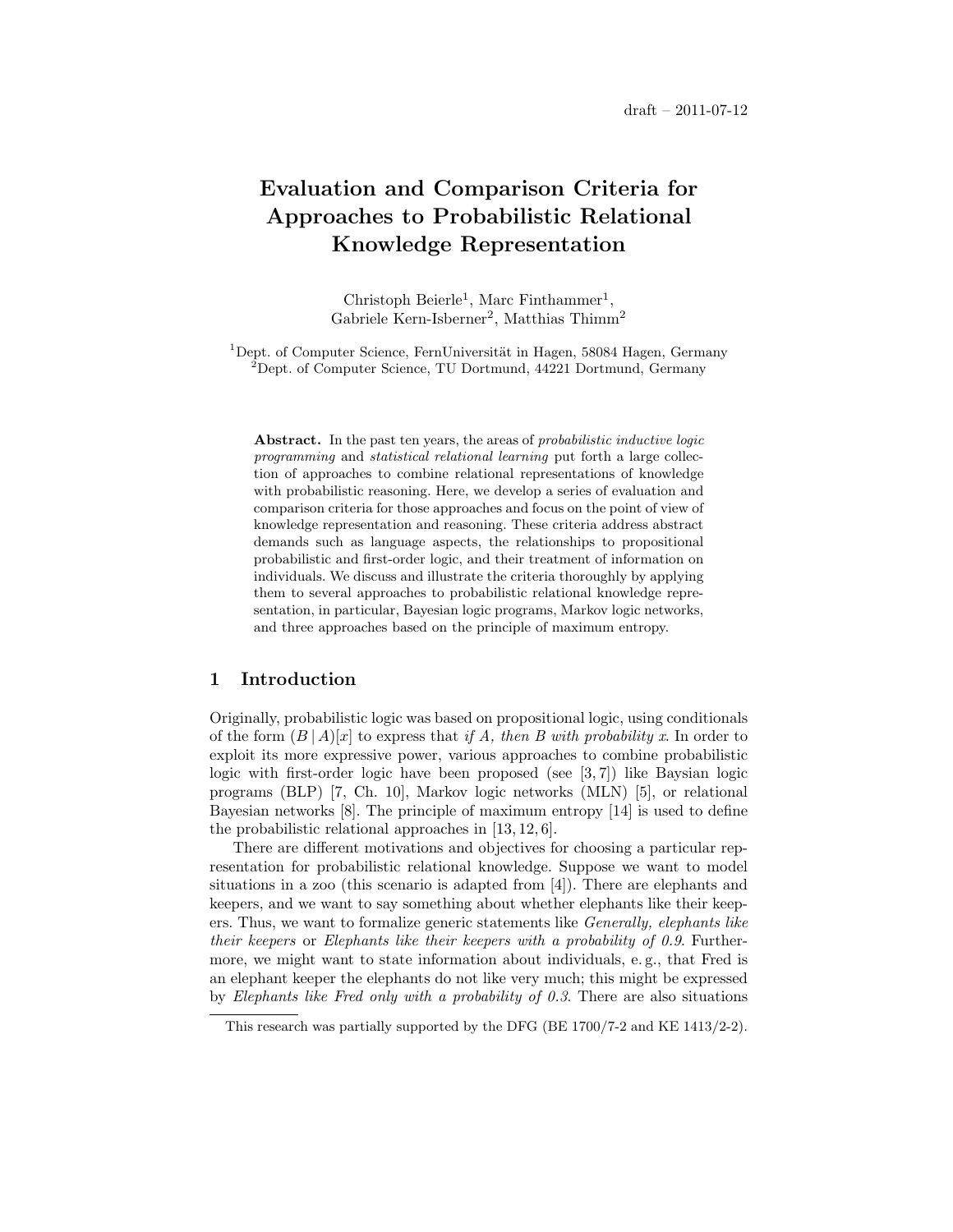where it is useful to list all individual elephants and keepers that are in the zoo. Given a knowledge base representing our zoo model, we would like to be able to use inference methods to answer questions about individuals occurring in the model and relationships among them.

Example 1. To give a concrete example, consider the knowledge base KB with

 $c_1$ : (likes(X,Y) | elephant(X), keeper(Y))[0.9]

 $c_2$ : (likes(X, fred)| elephant(X))[0.3] c<sub>3</sub>: (likes(clyde, fred))[1.0]

where X and Y are variables. There is a general statement  $(c_1)$  that represents the probability of elephants liking their keepers, and two more specific statements  $(c_2 \text{ resp. } c_3)$  that model the relationships for some individuals Clyde and Fred.

Note that naive grounding of KB using all possible instantiations yields contradictory information since, for instance, we get both likes(clyde, fred))[0.3] and  $likes(clyde, fred)$ [1]. Nonetheless, KB makes perfect sense from a commonsense point of view as, for instance, rule  $c_2$  could be treated as an exception to  $c_1$ , inhibiting the instantiation of Y with the constant  $\int$ red in  $c_1$ .

Despite the variety of different approaches to probabilistic relational knowledge representation, inference, and learning, not much work has been done on systematically comparing them. In [2], a comparison between several statistical relational learning systems is done, with an emphasis on the learning aspects. In [9], a schema for expressivity analysis is proposed and used to show that relational Bayesian networks [8] are at least as expressive as MLNs. While providing access to different modeling and learning approaches, the focus of the software suite ProbCog [10] is its practical use and integration in technical systems. A software platform providing a common interface to a series of probabilistic relational systems and supporting their evaluation and comparison is presented in [18]. In [18], also some meta-level criteria for the evaluation and comparison of different approaches are given. In this paper, we extend the discussion of these criteria, focusing on knowledge representation aspects, apply them to further approaches, and develop a series of new criteria especially with respect to the role of individuals, prototypical elements, and universes. It has to be noted that our investigation of these criteria stays on an abstract level since the objective is not to take specific formalizations into account, but to address desirable properties and interesting features from a general and commonsense perspective. A technical comparison with respect to default reasoning properties of the three approaches employing the principle of maximum entropy can be found in [12].

After briefly recalling the notions of BLP, MLN, and three approaches based on maximum entropy in Sec. 2, our comparison and evaluation criteria are presented along several dimensions, dealing with language aspects (Sec. 3), the relationship to strict and propositional knowledge (Sec. 4), and individuals and universes (Sec. 5). In Sec. 6, we conclude and point out further work.

# 2 Background: Probabilistic Relational Approaches

Bayesian logic programming combines logic programming and Bayesian networks [7, Ch. 10]. The basic structure for knowledge representation in Bayesian logic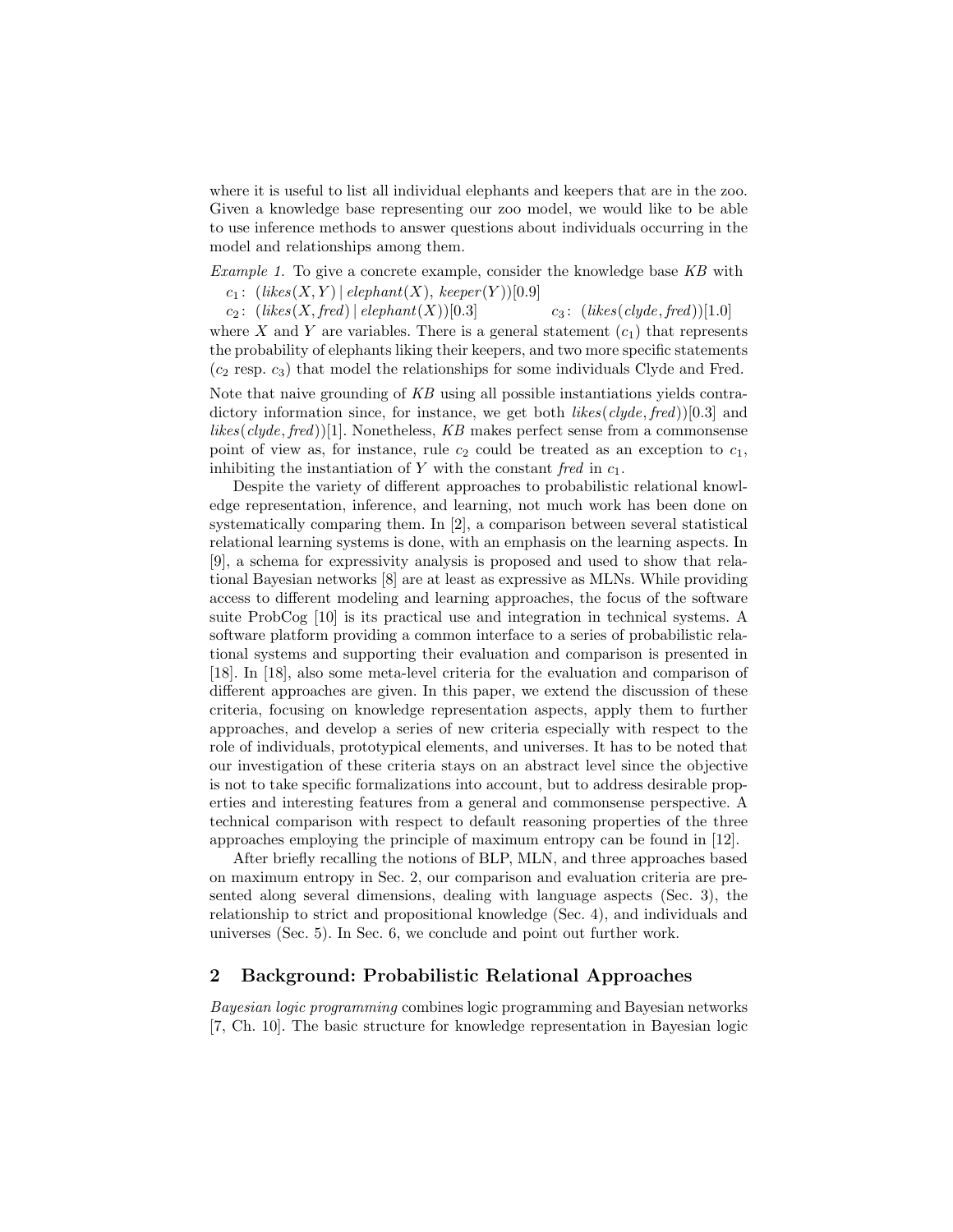programs are Bayesian clauses which model probabilistic dependencies between Bayesian atoms as in the following BLP corresponding to Ex. 1:

- $c_1$ : (likes(X,Y) | elephant(X), keeper(Y))
- $c_2$ : (likes(X, fred)| elephant(X)) c<sub>3</sub>: likes(clyde, fred)

While in Ex. 1, a probability for each clause is given, expressing a constraint on a satisfying distribution, for each Bayesian clause  $c$ , a function  $\text{cpd}_c$  must be defined, expressing the conditional probability distribution  $P(\mathsf{head}(c) | \mathsf{body}(c))$ and thus partially describing an underlying probability distribution P. For instance,  $\mathsf{cpd}_{c_1}(\mathsf{true},\mathsf{true},\mathsf{true}) = 0.9$  would express our subjective belief that likes(X, Y) is true with probability 0.9 if elephant(X) and keeper(Y) are true. In order to aggregate probabilities that arise from applications of different Bayesian clauses with the same head, BLPs make use of combining rules. Semantics are given to Bayesian logic programs via transformation into propositional forms, i. e. into Bayesian networks [15] (see [7, Ch. 10] for details).

Markov logic [5] establishes a framework which combines Markov networks [15] with first-order logic to handle a broad area of statistical relational learning tasks. The Markov logic syntax complies with first-order logic where each formula is quantified by an additional weight value, e.g.

 $(elephant(X) \wedge keeper(Y) \Rightarrow likes(X, Y), 2.2)$  $(elephant(X) \Rightarrow likes(X, freq),$   $-0.8)$   $(likes(clyde, freq), \infty)$ 

Semantics are given to sets of Markov logic formulas by a probability distribution over propositional possible worlds that is calculated as a log-linear model over weighted ground formulas. The fundamental idea in Markov logic is that firstorder formulas are not handled as hard constraints (which are indicated by weight  $\infty$ ), but each formula is more or less softened depending on its weight. A Markov logic network (MLN) L is a set of weighted first-order logic formulas  $(F_i, w_i)$ together with a set of constants  $C$ . The semantics of  $L$  is given by a ground Markov network  $M_{L,C}$  constructed from  $F_i$  and  $C$  [7, Ch. 12]. The standard semantics of Markov networks [15] is used for reasoning, e.g. to determine the consequences of  $L$  (see [7, Ch. 12] for details).

The syntax of relational probabilistic conditional logic (RPCL) [19] has already been used in the representation of Ex. 1 and employs conditionals of the form  $(B | A)[x]$  with first-order formulas  $A, B$  and  $x \in [0, 1]$ . A conditional  $(B | A)[x]$  represents a constraint on a probability distribution  $P : \Omega \to [0,1]$ on the set of possible worlds  $\Omega$  and states that the conditional probability of  $B$ given  $A$  is  $x$ . In order to interpret conditionals containing free variables several relational semantics have been proposed, see [19, 13]. The grounding semantics [13] uses a *grounding operator*  $\mathcal{G}$ , e.g. universal instantiation, that translates a set  $R$  of conditionals with free variables into a set of ground conditionals. Then, a probability distribution P G-satisfies R, denoted by  $P \models_{\mathcal{G}} \mathcal{R}$ , iff  $P(B' | A') = x$ for every ground  $(B'|A')[x] \in \mathcal{G}(\mathcal{R})$ . Both averaging and aggregating semantics [12, 19] do not require a grounding operator but interpret the intended probability x of a conditional with free variables only as a guideline for the probabilities of its instances and the actual probabilities may differ from x. More precisely, a probability distribution P  $\emptyset$ -satisfies R, denoted by  $P \models_{\emptyset} R$ ,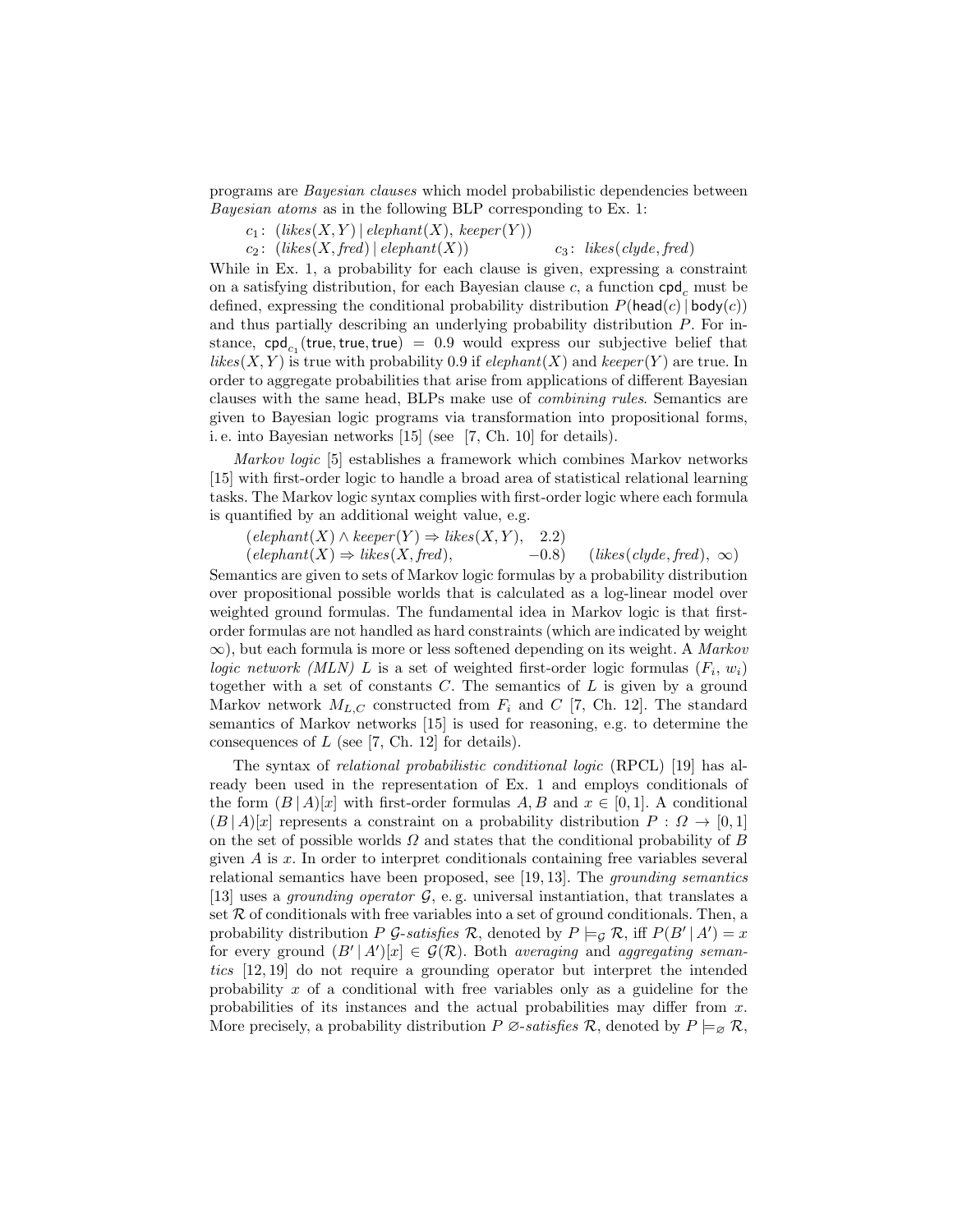iff for every  $(B | A)[x] \in \mathcal{R}$  it holds that  $P(B_1 | A_1) + \ldots + P(B_n | A_n) = nx$ where  $(B_1 | A_1), \ldots, (B_n | A_n)$  are the ground instances of  $(B | A)$ . A probability function P  $\odot$ -satisfies R, denoted by  $P \models_{\odot} R$ , iff for every  $(B | A)[x] \in \mathcal{R}$  it holds that  $P(B_1 \wedge A_1) + \ldots + P(B_n \wedge A_n) = x(P(A_1) + \ldots + P(A_n))$  where  $(B_1 | A_1), \ldots, (B_n | A_n)$  are the ground instances of  $(B | A)$ . Note that these three semantics are extensions of classical probabilistic semantics for propositional probabilistic conditional logic [11]. Based on any of these semantical notions the principle of maximum entropy  $[14, 11]$  can be used for reasoning. The entropy H is an information-theoretic measure on probability distributions and is defined as a weighted sum on the information encoded in every possible world  $\omega \in \Omega$ :  $H(P) = -\sum_{\omega \in \Omega} P(\omega) \log P(\omega)$ . By employing the *principle of maximum en*tropy one can determine the unique probability distribution that is the optimal model for a consistent knowledge base  $\mathcal R$  in an information-theoretic sense via

$$
P_{\mathcal{R}}^{ME_{\circ}} = \arg \max_{P \models_{\circ} \mathcal{R}} \mathcal{H}(P) \tag{1}
$$

with  $\circ$  being one of  $\mathcal{G}, \varnothing$ , or  $\odot$ . We abbreviate the approaches of reasoning based on the principle of maximum entropy with grounding, averaging, and aggregating semantics with  $ME_\mathcal{G}$ ,  $ME_\varnothing$ , and  $ME_\odot$ , respectively. We say that a formula  $(B | A)[x]$  is  $\circ$ -inferred from R iff  $P_{\mathcal{R}}^{ME_{\circ}} \models_{\circ} (B | A)[x]$  with  $\circ$  being one of  $\mathcal{G}, \varnothing$ , or  $\odot$ .

#### 3 Language Aspects

We start with discussing properties concerning the language of an approach to probabilistic relational knowledge representation, i. e. aspects relating to syntax and semantics. Firstly, the semantics of the components of the knowledge representation language should be as declarative as possible. In particular, it should be possible to express basic concepts directly and to have an intuitive meaning for all language constructs, inference and learning results:

- (L-1) Direct expression of probabilities in the form of "A holds with a probability of  $x$ ".
- (L-2) Direct expression of conditional probabilities as in "Provided that A holds, then the probability of  $B$  is  $x$ ".

Since an RPCL knowledge base supports representing formulas of the form  $(B | A)[x]$  which constrain the conditional probability of B given A to x in any model,  $ME_{\mathcal{G}}$ ,  $ME_{\varnothing}$ ,  $ME_{\odot}$  obviously fulfill (L-1) and (L-2). The same holds for BLPs when taking into account the conditional probability distribution functions  $\text{cpd}_c$  which must be defined for any Bayesian clause c. Since in an MLN there is no obvious correspondence between the weight of a formula and its corresponding probability and because conditionals are not supported, (L-1) and (L-2) do not apply to MLNs.

(L-3) Qualitative statements like "A is more probable than  $B$ " or "A is very probable".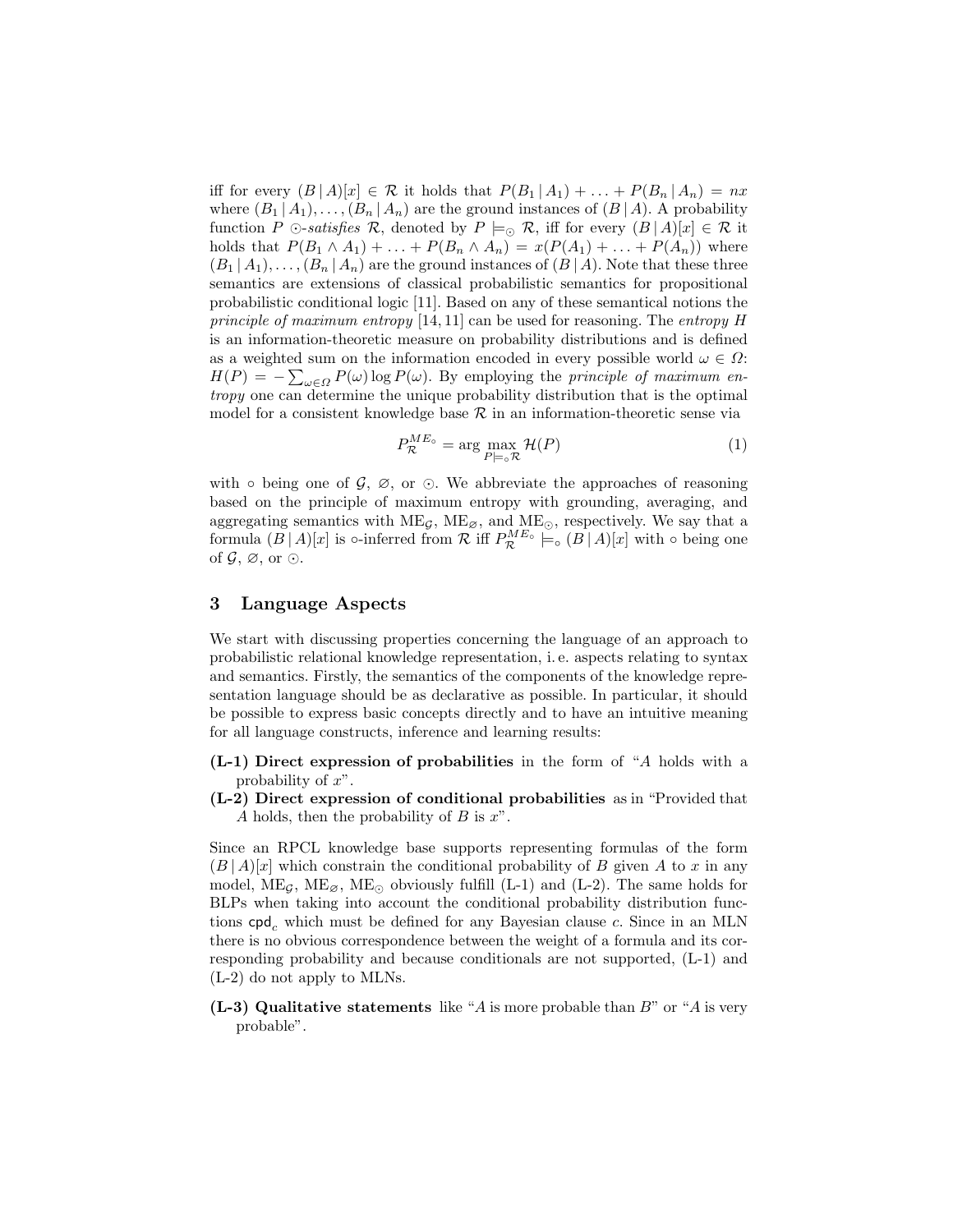Such qualitative statements can be expressed within none of the five approaches.

(L-4) Commonsense meaning: Probabilities are used for expressing uncertainty, and for each basic construct of the knowledge representation language there should be a clear intuitive or commonsense meaning. Examples of such meanings are a statistical interpretation of expressions (with respect to a population), or a subjective degree of belief (with respect to the set of possible worlds).

The difference between statistical and subjective interpretations can be illustrated in the elephant-keeper-example 1 by contrasting "Most elephants like their keepers" (statistical, as it refers to a whole population) vs. "Mostly, an elephant likes its keeper" (subjective, as it refers to situations, i.e., possible worlds).

A Bayesian clause c in a BLP expresses qualitative information about the conditional probability of the clause's head given the body of the clause; the actual conditional probability is given by  $\text{cpd}_c$  which is applied for each instance. Thus, these informations (together with the combining rules) yield subjective conditional probabilities as a commonsense meaning of a BLP.

Although it can be observed that the greater the weight  $w$  of an MLN clause  $F$  the more impact  $F$  will have on the probability distribution in the resulting ground Markov network  $M_{L,C}$ , a more precise intuitive meaning of  $(F, w)$  is not evident. Besides this general negative statement, the probabilities resulting from an MLN can be classified as subjective, as the MLN semantics is based on possible worlds.

For each ground conditional  $(B | A)[x]$  in an RPCL knowledge base, its commonsense meaning is given by the conditional probability of  $B$  given  $A$  being  $x$ for grounding, averaging, and aggregating semantics. However, the commonsense interpretation of conditionals with free variables is substantially different in these three semantics. For grounding semantics, a relational conditional is understood as a universal quantification of the subjective conditional probability of each ground instance within the range of the grounding operator. For averaging and aggregating semantics, the commonsense meaning is a mixture of statistical interpretation and degrees of belief. The averaging semantics yields a statistics of subjective conditional beliefs. For instance, the conditional  $c_1$  in Ex. 1 with an interpretation via  $ME_\varnothing$  reads as "Considering a random elephant-keeper-pair, the average subjective probability that the elephant likes its keeper is 0.9." The aggregating semantics exchanges the role of statistical (or population based) and subjective view by providing kind of a subjectively weighted statistics. Here,  $c_1$ is understood as "Considering all elephant-keeper-pairs, the expected subjective probability that elephants like their keepers is 0.9." In contrast to the averaging semantics, the aggregating semantics gives more weight to individuals (or tuples of individuals) that are more likely to fulfill the premise of a conditional.

By taking both statistical and subjective aspects into account, both averaging and aggregating semantics allow a more realistic approach to commonsense reasoning in a relational probabilistic context. When entering a zoo (or considering the vague population of all elephants and keepers in the world) and uttering conditional  $c_1$  of Ex. 1, human beings are very likely to express something like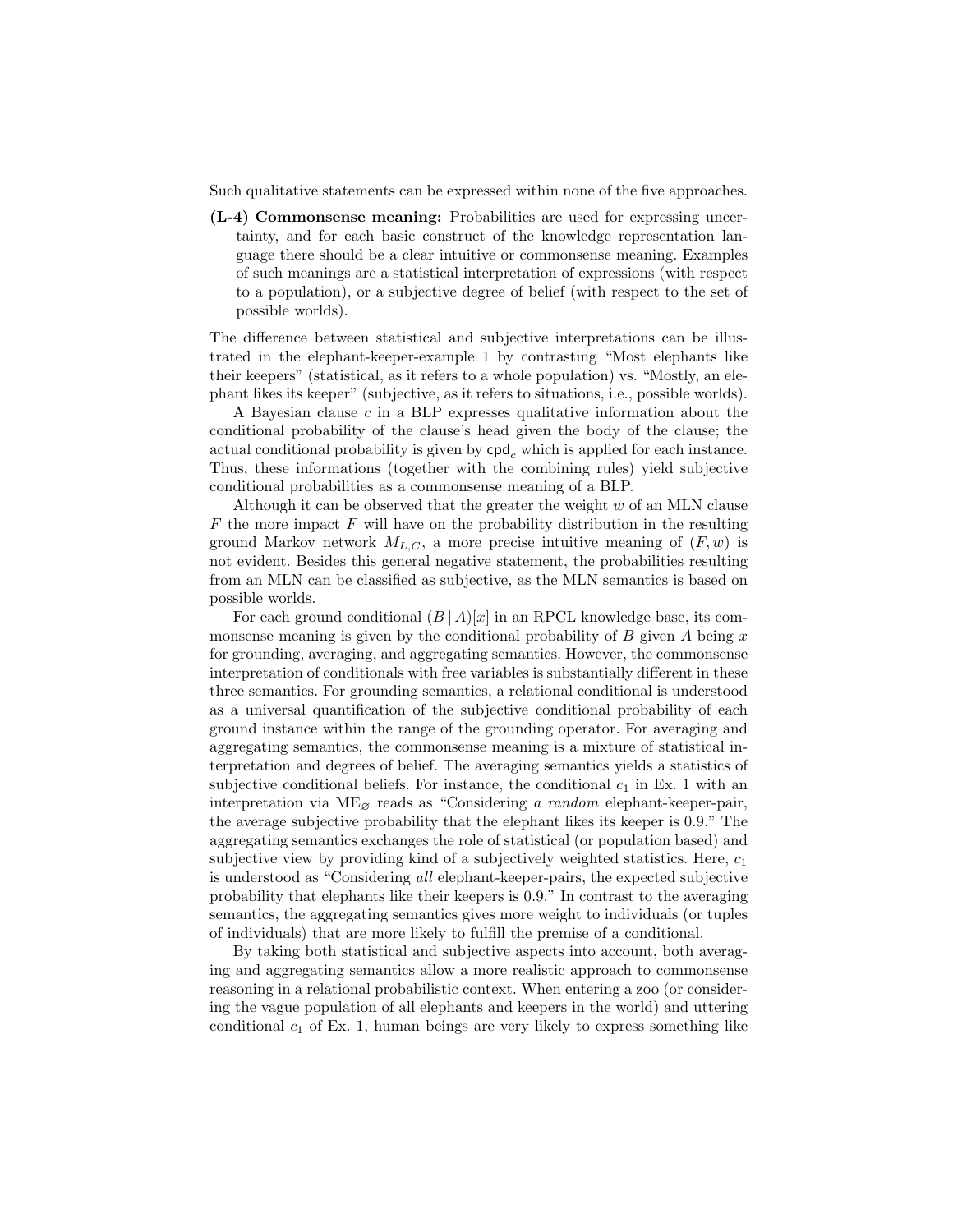"In (about) 90 % of all situations that involve an elephant and its keeper, I will notice that the elephant likes the keeper." This statement takes both beliefs about possible worlds and about the population into account, and it is exactly this perspective that averaging and aggregating semantics aim to represent. For a further discussion and evaluation of these semantics, see [12].

(L-5) Closure properties: The results obtained by inference should be expressible in the knowledge representation language, thus enabling, e. g., the integration of inferred knowledge into a knowledge base. Another closure aspect refers to the query language: Can any formula being allowed in a knowledge base be used in a query?

Given a (ground) query Q for a BLP, BLP inference can be used for computing a cpd<sub> $O$ </sub> for  $Q$  by generating all possible combinations of evidence for  $Q$ , allowing one to add this information as a BLP clause. Since with MLNs also probabilities are computed, MLN inference results can not be used directly in an MLN knowledge base where a weight is required for a formula. On the other hand, ME inference results can be directly integrated into an RPCL knowledge base (independently of the actual semantics).

In all approaches, queries must be ground, and taking a logic formula F from a corresponding knowledge base, every ground instance of F can be used in a query. For example, given the body of the BLP clause

 $(likes(clyde, jim) | elephant(clyde), keeper(jim))$ 

as evidence, the BLP inference mechanism will determine the conditional probability of  $likes(clyde, jim)$  given the evidence. Consequently, open queries are not allowed in any of the approaches; if a support system offers posing queries with free variables (as it is allowed e.g. in Alchemy [5]), then such a query is being treated as an abbreviation for posing a sequence of all possible ground instantiations of that query.

(L-6) Semantical invariance: A general requirement for logic-based representations applies also here: The semantics should be the same if the same knowledge is expressed by syntactic variants.

Let KB be a knowledge base in any of the three relational approaches. Since for any variable renaming  $\sigma$ , the respective semantics of KB and  $\sigma(KB)$  coincide, semantical equivalence with respect to variable renaming holds for BLPs, MLNs, and  $ME<sub>°</sub>$ .

Another form of syntactic variants arises from propositionally equivalent formulas, e.g. A and  $A \wedge A$ . In places where such formulas are allowed, they do not give rise to a different semantics in any of the five approaches. However, it should be noted that this case has to be distinguished carefully from the case of adding a syntactic variant of a knowledge base element to that knowledge base: If  $F \in KB$  and  $\sigma$  is a variable renaming replacing some variable in F with a new variable not occurring in KB, then in general  $KB \cup {\{\sigma(F)\}}$  has a different semantics both for BLPs and for MLNs. For instance, when using *noisy-or* as the combining function, the probability expressed by  $F$ —and thus also by  $\sigma(F)$ —will typically increase when adding  $\sigma(F)$  to KB.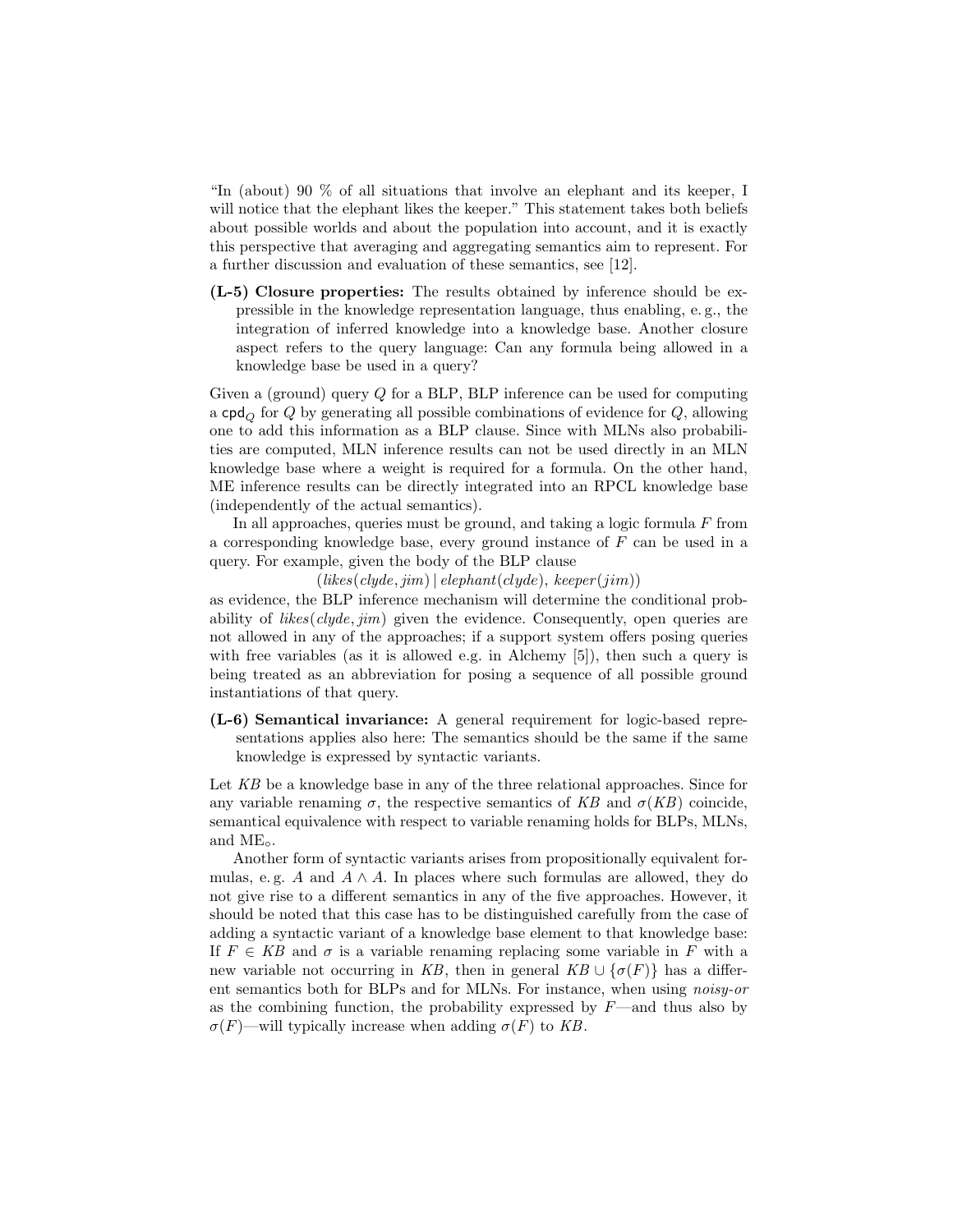*Example 2.* Consider a BLP consisting of the single clause  $c = (A(X) | B(X))$ with  $\mathsf{cpd}_c(\mathsf{true},\mathsf{true})=0.9$ ,  $\mathsf{cpd}_c(\mathsf{true},\mathsf{false})=0.5$  and with  $noisy\text{-}or$  being the combining rule for predicate A. Then querying this BLP with  $(A(d) | B(d))$  results (obviously) in the probability 0.9 for  $A(d)$  being true given  $B(d)$  is true. However, adding the clause  $c'$  with  $c' = (A(Y) | B(Y))$  (with  $\mathsf{cpd}_c = \mathsf{cpd}_{c'}$ ) which is a syntactical variant of c results in a probability of  $1-(1-0.9)\cdot(1-0.9) = 0.99$ as both  $c$  and  $c'$  determine a probability of 0.9 and these probabilities have to be combined by the corresponding combining function (*noisy-or* in this case) to obtain the final answer to the given query.

Example 3. Similarly, consider an MLN consisting of the single formula  $(B(X) \Rightarrow$  $A(X)$ , 1). Querying this MLN with  $(A(d) | B(d))$  results in the (approximated) probability 0.764974 for  $A(d)$  being true given  $B(d)$  is true. However, adding the syntactic variant  $(B(Y) \Rightarrow A(Y), 1)$  results in an (approximated) probability of 0.861964 (these probabilities have been computed with the Alchemy system).

As inference in RPCL is defined on well-defined semantics, syntactical variants do not influence the outcome of inference (for grounding, averaging, and aggregating semantics).

(L-7) Explanation capabilities for inference: It is desirable to have explanation capabilities of inference results. Which elements of the knowledge base are responsible (to what degree) for an inferred result? Or which elements of the knowledge base did not affect a result in any way? Can every result (or at least some results) be derived (more or less) directly from certain elements of the knowledge base? Or does any result essentially require the calculation of an appropriate model?

The explanation of a BLP inference result is given by the obtained local Bayes net which also encodes a (logical) derivation of the query. Therefore, it is obvious which clauses of the BLP knowledge base were involved in the calculation of the result. So the BLP approach offers some distinct level of explanation capability.

MLN inference is based on a log-linear model that has to be normalized in order to represent a probability distribution, cf. [7, Ch. 12]. The value of this normalization constant depends on the relationships among the formulas of an MLN knowledge base. Therefore, an inferred probability depends on all formulas of the knowledge base, because the weights of the formulas are relative values, where the higher the weight the greater the influence of the formula. Since MLN inference involves the construction of an appropriate ground Markov network, independencies among certain ground atoms are indicated by this network. So some independency aspects of inferred results can be explained by the net structure.

Inference in RPCL relies on solving the optimization problem (1). In some special cases (regarding the query and the conditionals in the knowledge base), the result of a query might be estimated directly considering how reasoning under the maximal entropy distribution "behaves". So in such rare cases, the inferred result can be explained by certain aspects of the knowledge base (having the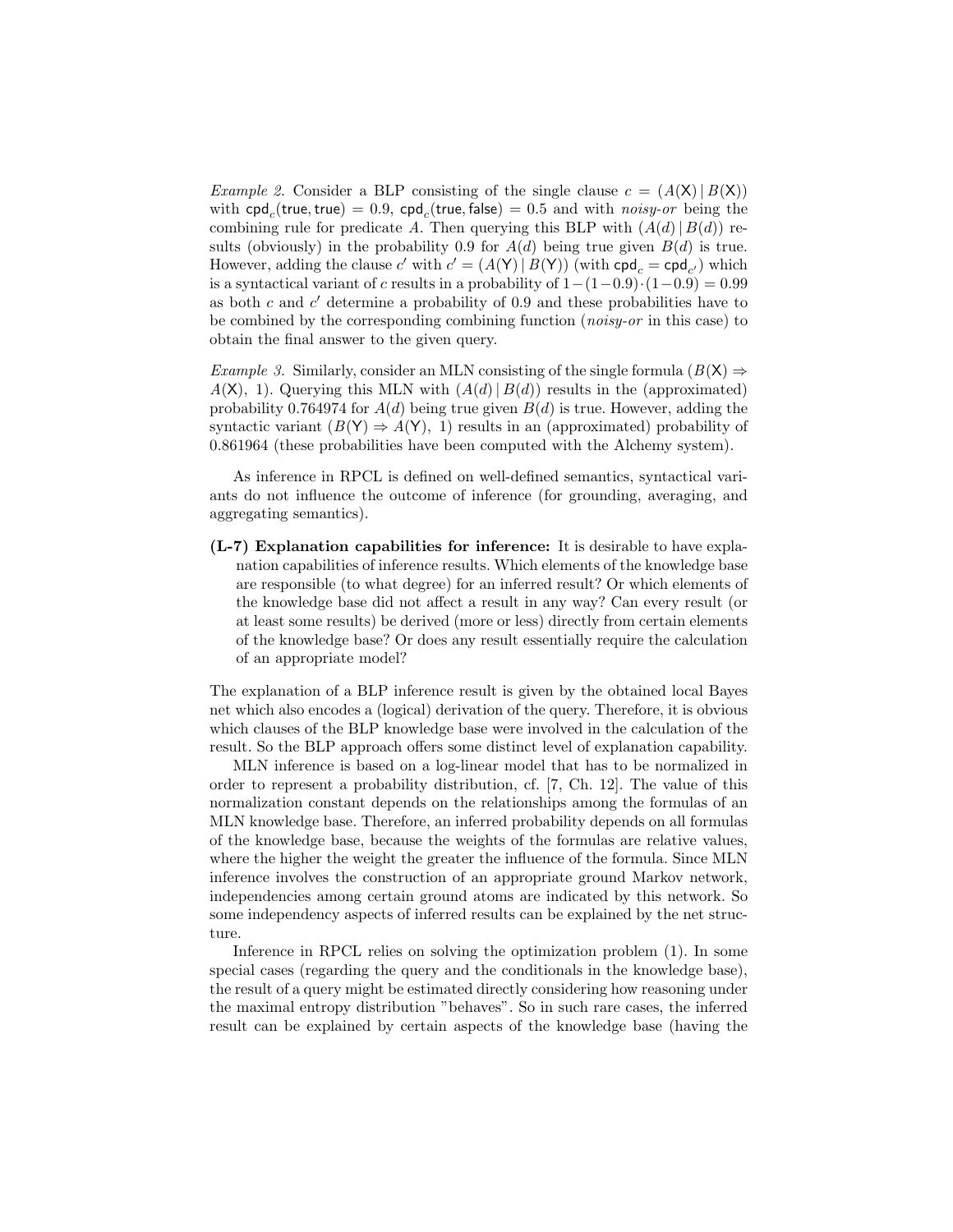principle of maximum entropy in mind). But in general, no intuitive explanation of inference results is evident for both the MLN and RPCL approaches.

#### 4 Strict and Propositional Knowledge

In a probabilistic relational modeling language two essential dimensions are present that distinguish the respective approach from propositional logic: The probabilistic and the relational dimension. From a knowledge representation point of view, the following questions arise naturally. What happens if one cuts down any of these two dimensions? Which kind of logic does one obtain?

(SP-1) Strict Knowledge: Suppose one restricts the sentences occurring in a knowledge base such that only strict probabilistic knowledge can be expressed. What is the representation level of this degenerated case, and what are its semantics and inference properties? In particular, what is its relationship to classical non-probabilistic (first-order) logic?

Of the formalisms BLP, MLN, and RPCL, only MLNs allow for existential quantifiers (which in the Alchemy system are replaced by corresponding finite disjunctions over instantiations with the elements of the underlying universe). Looking at the language of logical MLN formulas we thus have first-order logic, restricted to a finite fixed universe. In order to express that a particular formula  $F$  represents strict knowledge, the weight of  $F$  must be set to infinity [5]. In this case, all possible worlds violating the strict formula are assigned zero probabilities by the MLN, and the probabilities of the satisfying worlds sum up to 1. Hence, the formulas that can be inferred with probability 1 from such an MLN  $\mathcal F$  containing only strict formulas are the same as the formulas that can be derived from  $\mathcal F$  in a classical way, provided  $\mathcal F$  is satisfiable.

A Bayesian knowledge base containing only strict knowledge can be expressed by a BLP containing only conditional probabilities with values 0 and 1. In this case, also BLP semantics and BLP inference coincide with the semantics and inference in first-order logic. In RPCL, a strict knowledge base is also obtained by allowing just the two extreme probabilities 0 and 1. For a more detailed look at the relationship of the obtained logics to first-order logic, let  $FOL<sub>\forall</sub>$  be the set of quantifier-free first order formulas without function symbols, with all variables being implicitly universally quantified. For strict formulas of BLPs, we get only a subset of  $FOL<sub>\forall</sub>$  since in a BLP we can not express a disjunction like  $A \vee B$ .

Every set F of formulas of  $FOL<sub>\forall</sub>$  can be expressed by the RPCL knowledge base  $\mathcal{F}_P = \{(A | \top) [1] | A \in \mathcal{F}\}\)$  containing only strict formulas. Then inference based on  $\mathcal F$  and  $\mathcal F_P$  is the same (independently of the actual used semantics for RPCL). Looking at the other direction, let KB be a strict RPCL knowledge base, and let  $KB_{FOL_{\forall}} = {\neg A \lor B \mid (B \mid A)[1] \in KB} \cup \{A \land \neg B \mid (B \mid A)[0] \in$ KB}. If KB is consistent with respect to grounding, averaging, or aggregating semantics then inference in  $KB$  and  $KB_{FOL\vee}$  is the same. However, for the strict RPCL knowledge base  $KB' = \{(B | A) [1], (A | \top) [0]\}$  we observe that  $KB'$  has no models since a probability distribution P can satisfy a conditional  $\{(B | A)[x]$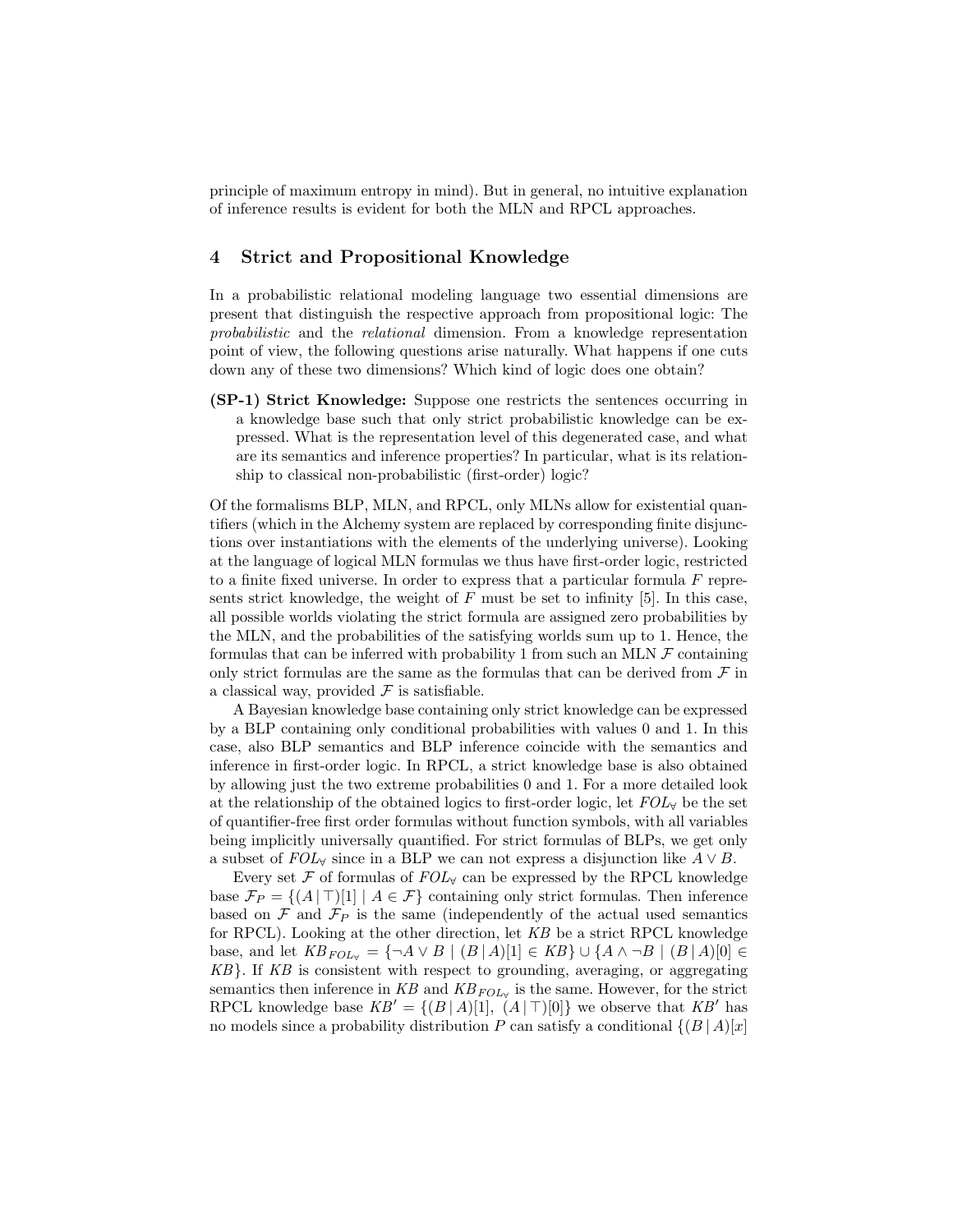only if  $P(A) > 0$ , independently of the actual semantics. On the other hand,  $KB'_{FOL_{\forall}} = \{\neg A \lor B, \neg A\}$  does have a model. Thus, reducing a conditional to material implication is not adequate even in the case of only strict probabilistic conditionals (see also [1]).

Likewise, we can look at the degenerated knowledge representation formalism obtained by cutting out any relational representation aspects.

(SP-2) Propositional Knowledge: What kind of logic does one obtain if a knowledge base contains only ground knowledge? What are its semantics and inference properties, and in particular, what is its relationship to propositional probabilistic logic?

A BLP where all occurring atoms are ground obviously corresponds to a propositional Bayesian network. Restricting the formulas in an MLN to be variable-free yields the semantics of a propositional Markov net: If  $L$  is an MLN containing only ground atoms, then for any set  $C$  of constants the corresponding ground Markov net is independent of C. For a ground RPCL knowledge base grounding, averaging, and aggregating semantics coincide with classical probabilistic semantics in probabilistic conditional logic and inference based on the principle of maximum entropy is the same as in the propositional case, cf. [19].

# 5 Individuals and Universes

The core idea of relational knowledge representation is to talk about a set of elements (a universe) and the relations among them. Thus, methods are needed for specifying elements belonging to the universe, to refer to elements in the universe, and to reason about elements and their properties and relationships. In general, relational approaches may differ according to whether and how they support any of the following criteria.

(U-1) Listing of elements: Can universes be specified by explicitly listing all its elements?

The given facts in a BLP must all be ground; they determine the specific context of the BLP, thus allowing to list all elements of a universe by mentioning them in the atoms of the BLP. When defining an MLN, an explicit listing of all constants C must be given, and the semantics of an MLN requires that different constants denote different elements and that there are no elements other than the ones denoted by constants. Similarly, all constants in an RPCL knowledge base denote different elements, and there are no other elements.

(U-2) Open universe: Is it possible to have an open universe whose number of elements is not a-priori known?

In BLP, MLN, and RPCL it is not possible to specify such open universes directly. However, in all approaches the extensional part—i. e. the ground atoms resp. the given constants—can be exchanged while reusing the given generic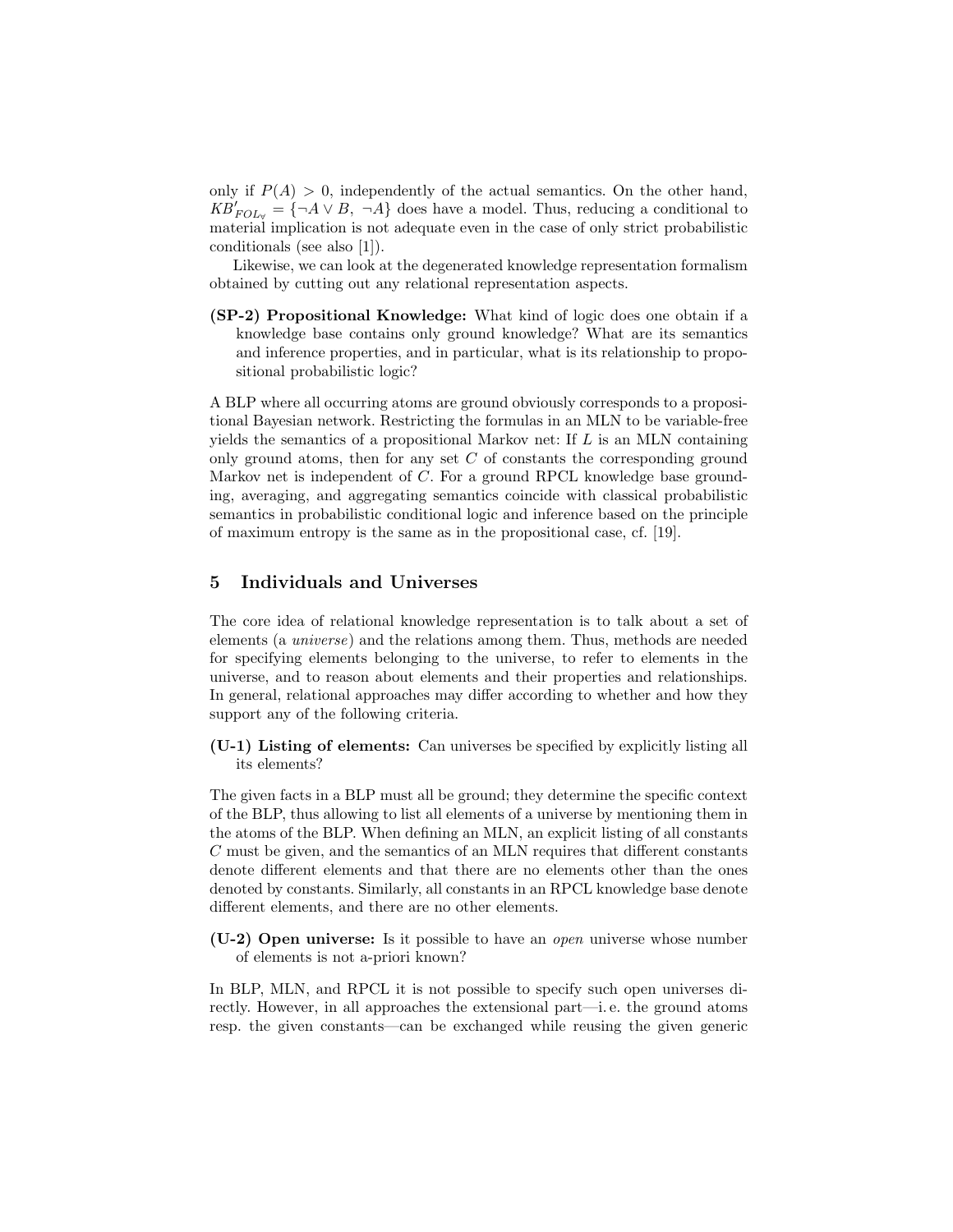knowledge. For instance, the constants occurring in a query Q together with the constants in a BLP P determine the Herbrand universe used to construct the ground Bayesian network for answering Q.

(U-3) Prototypical elements: Specification of prototypical elements of a universe.

A universally quantified variable  $X$  in a relational statement says that this statement applies to all elements of the considered universe. However, as Ex. 1 demonstrates, there is the need to also express knowledge about individuals, referred to by specific constants; in any of the five approaches, generic statements using variables may be combined with statements about individuals. In the elephantkeeper example, asking about a keeper jim will return the same probability as asking the same question about a keeper james since the respective knowledge bases do not contain any specific information neither about *jim* nor about *james*. More generally, let  $C_{\mathcal{R}}$  be the set of constants occurring in a set of rules  $\mathcal{R}$  and let  $C_U$  be the set of all constants under consideration. (Note that for MLN and ME,  $C_U$  is given explicitly, and that for a BLP,  $C_U$  is determined when a query is posed.) Then the elements in  $C_{prot} = C_U \backslash C_{\mathcal{R}}$  are all prototypical as they can not be distinguished by any query asked w.r.t. R: If  $d_1, d_2 \in C_{prot}$  and Q is a query containing  $d_1$ , then the query Q' obtained from Q by replacing  $d_1$  by  $d_2$ (and possibly also  $d_2$  by  $d_1$ ) yields the same probability as  $Q$ . This observation holds for all of the five approaches.

(U-4) Inference for individuals: There should be a well-defined inference mechanism to infer probabilities for particular individuals (either prototypical individuals or specific, named individuals). Does such inference depend on the number of elements in a universe, and if so, what is the dependency?

Obviously, all approaches provide for querying about specific individuals. For example, given a BLP, a ground Bayes net can be constructed to infer probabilities for some ground query involving arbitrary constants. Similarly, this holds for MLNs and the approaches based on maximum entropy. Further, the number of elements in the universe might influence the probability of a query in all approaches. Consider the BLP B containing the clauses  $(B(X) | A(X, Y))$  and  $(A(X, Y))$ . Given the query  $B(c)$  for some constant c the probability of  $B(c)$ depends on the number of instances of  $A(c, Y)$ , i.e., on the number of constants in the universe. If noisy-or is the combining rule for  $B$  then the probability of  $B(c)$  tends towards one when the number of constants in the universe tends towards infinity, independently of the actual conditional probability distributions of  $(B(X) | A(X, Y))$  and  $(A(X, Y))$ . A similar observation can be made for MLNs and RPCL. Another dependency of the number of elements in the universe and probabilities of queries arises for RPCL under averaging and aggregating semantics. Consider now the conditional  $(B | A)[x]$  and averaging semantics. If  $(B' | A')$ is an instance of  $(B \mid A)$  that does not mention any constants in the knowledge base then it is easy to see that the probability of  $(B'|A')$  tends towards x if the number of elements in the universe tends towards infinity, cf. [12].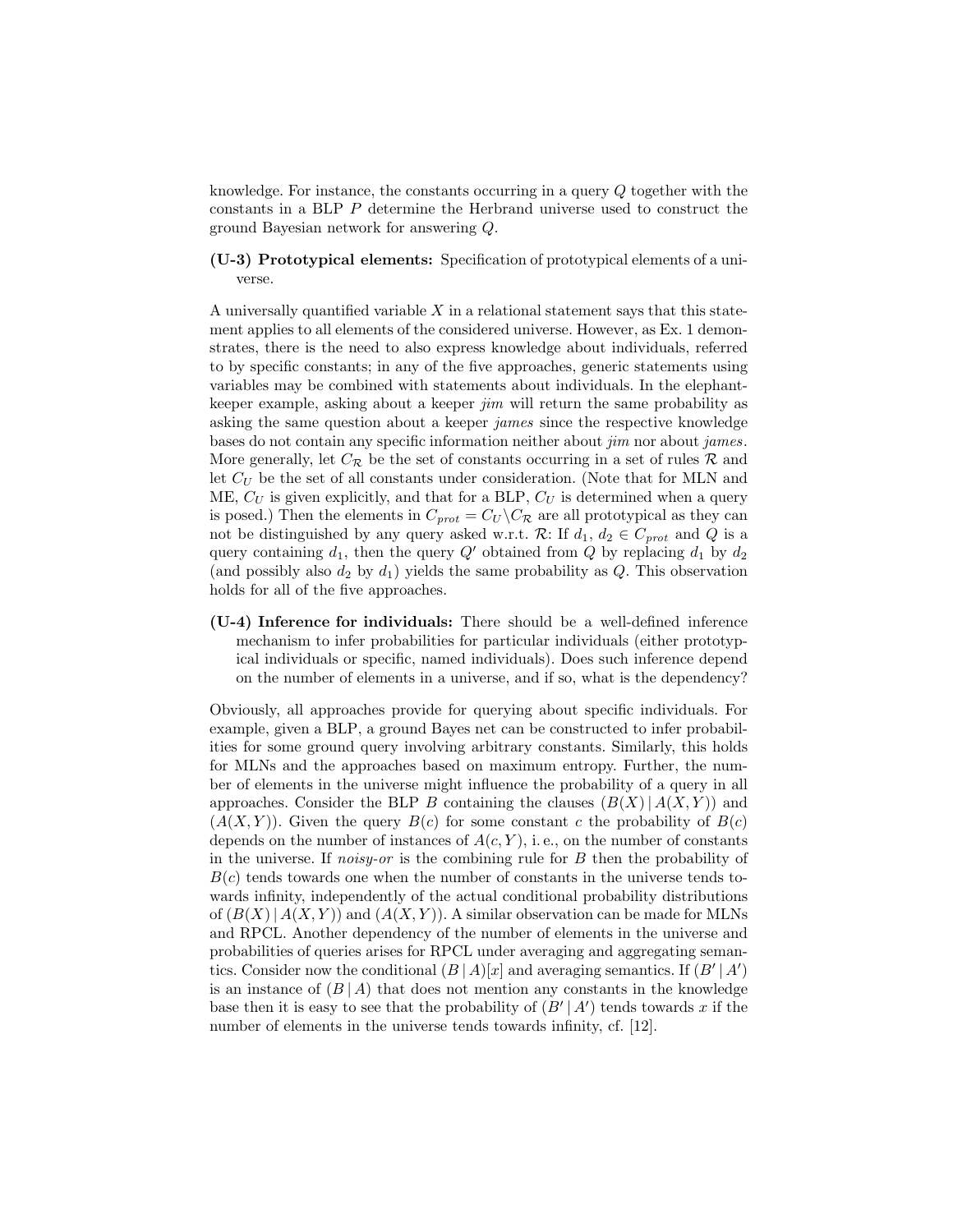(U-5) Grounding: Is there a mechanism for (consistent) grounding of a knowledge base?

The semantics of a BLP or an MLN knowledge base is defined via complete groundings yielding a (ground) Bayesian network or a (ground) Markov net, respectively. In a BLP, the logic part consists of Horn clauses which do not allow the specification of negated conclusions, so that inconsistencies on the logical level are avoided. Conflicting specifications on the quantitative level may arise when having syntactical variants of a clause, e.g.  $(B(X) | A(X))$  and  $(B(Y) | A(Y))$ with different cpd's. Such conflicts are resolved via the combining rules like noisy-or (cf. Ex. 2). An MLN might contain both  $(F, w)$  and  $(\neg F, w)$ , but the grounded semantics is still consistent and well defined. For RPCL under grounding semantics, complete grounding might generate an inconsistency; therefore, various more sophisticated instantiation strategies have been proposed [13].

Another important aspect connected to the notion of relational knowledge and universes is the question whether probabilities are interpreted statistically or as subjective degrees of belief, cf. the discussion in the context of (L-4).

# 6 Conclusion and Future Work

During the last years, many different approaches extending probabilistic propositional logic to a relational setting have been proposed. In this paper, we developed and illustrated various evaluation and comparison criteria and applied them to five different modeling and inference methods, thereby putting emphasis on the knowledge representation point of view.

There are several additional criteria that require further research and more investigation in detail. When considering the expressivity of a particular modeling method, it is easy to see that any of the approaches discussed in this paper can be used to define an arbitrary probability distribution over a finite domain, but the more interesting question is how this can be done. Jaeger [9] proposes a schema of comparing different formalisms by using two components: A generic component that is independent of a particular universe, and a component that takes into account a universe of constants. The sharp separation of generic and specific knowledge as required in the expressivity analysis proposed in [9] is problematic since it prohibits a modeling taking into account both types of knowledge in the form as it is done for instance in Ex. 1.

Another criterion is to ask what kind of queries can be answered, and which can be answered efficiently. In the context of (L-5), we already discussed the syntactic form of queries that can be answered in the considered approaches. With respect to the complexity of inference, further experimental and theoretical work is needed. For instance, inference in RPCL requires solving the numerical optimization problem (1) whose complexity grows in the number of possible groundings. Work on lifted first-order probabilistic inference is done in e.g. [16, 17], and in [6] for reasoning under maximimum entropy.